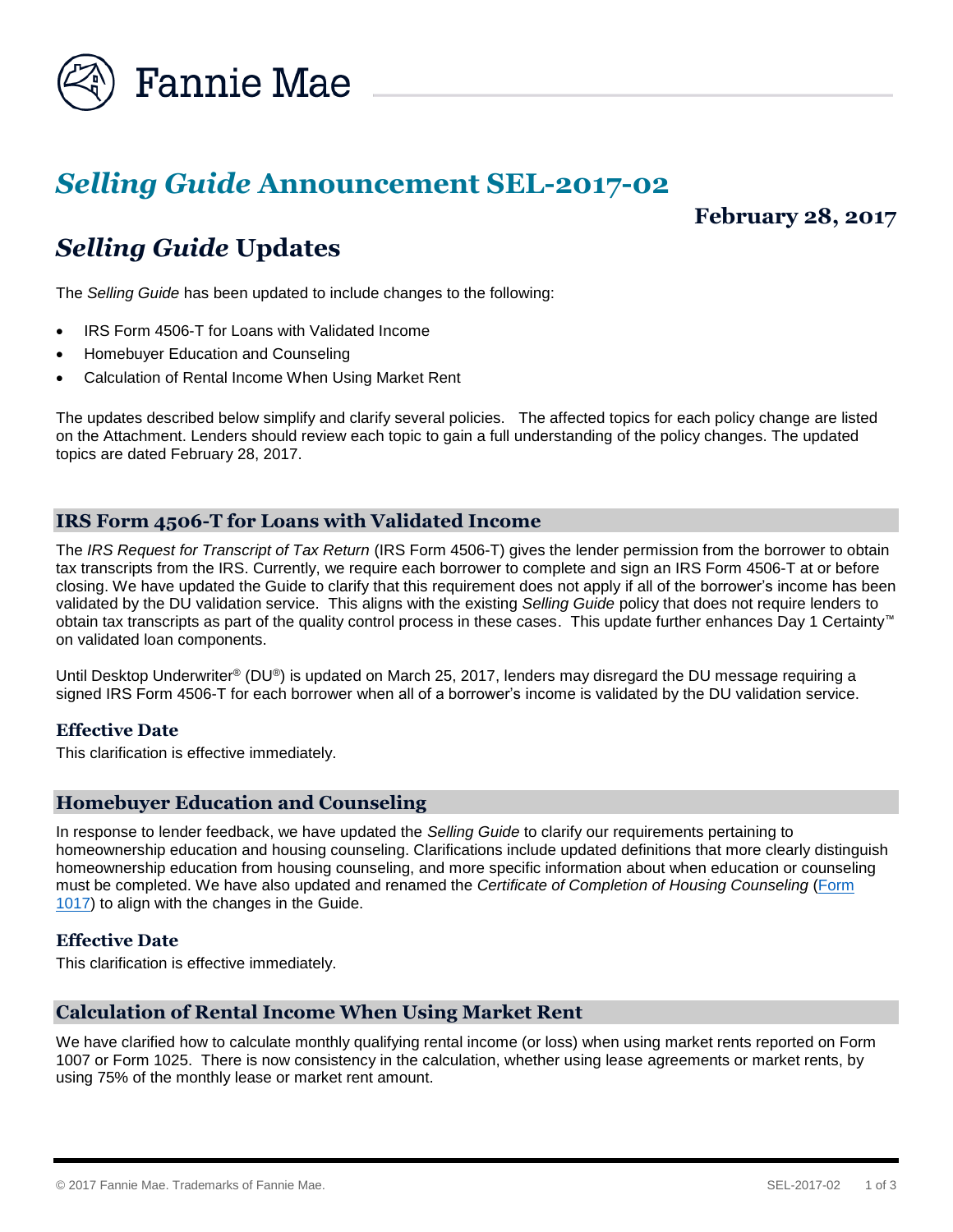

#### **Effective Date**

This clarification is effective immediately.

\*\*\*\*\*

Lenders who have questions about this Announcement should contact their Account Team.

Carlos T. Perez Senior Vice President and Chief Credit Officer for Single-Family